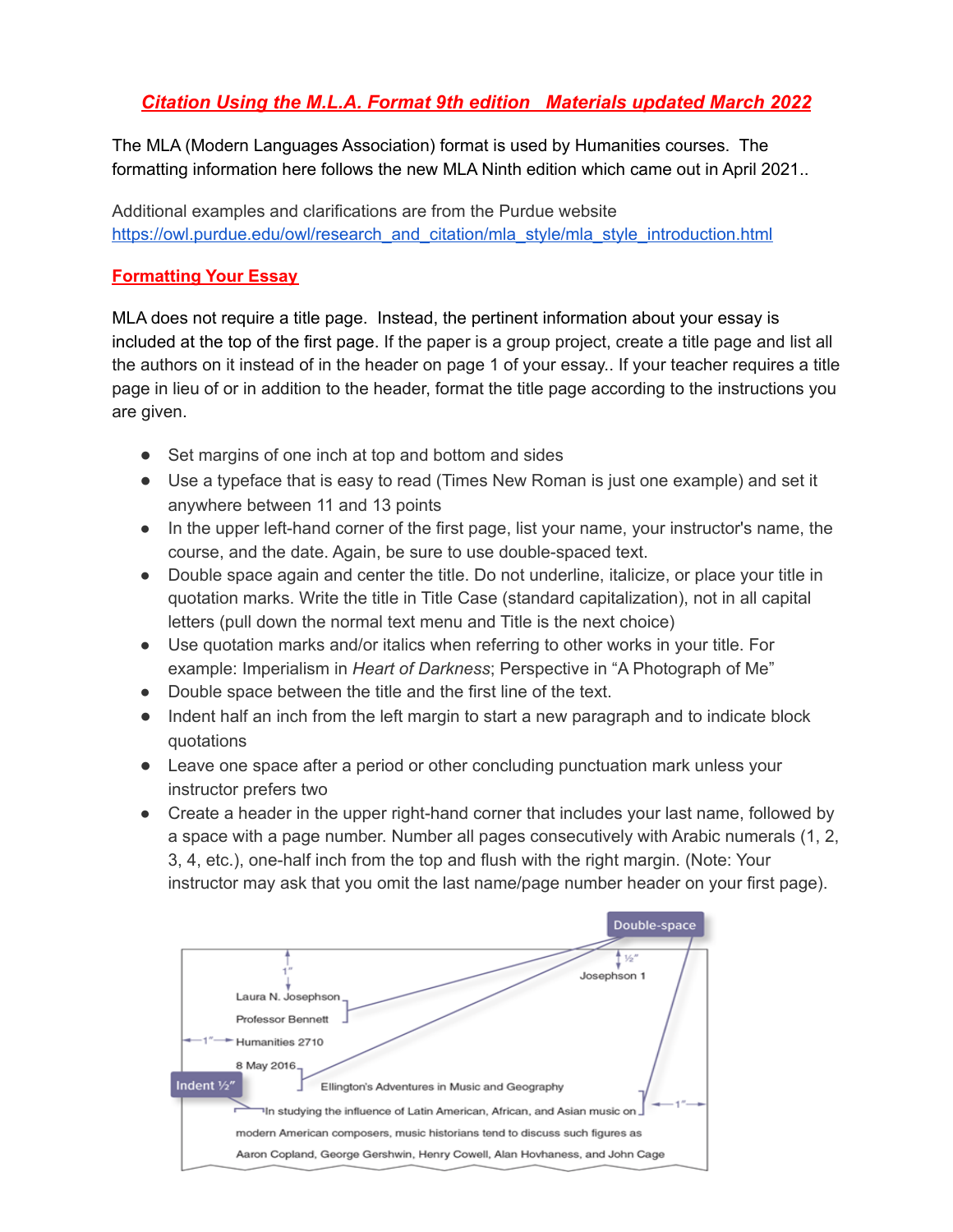## **General Rules for Works Cited page**

- Begin your Works Cited on a new page; at the end of the paper. Number each page in the upper right-hand corner. Center the heading Works Cited, an inch from the top of the page. If the list contains only one entry, make the heading Work Cited. Double-space between the heading and the first entry. Begin each entry flush with the left margin. If an entry runs more than one line, indent the subsequent line or lines half an inch from the left margin. .
- The list is **alphabetical** by author's last name, or first word of title if there is no author
- If there is more than one work by the same author, order the entries alphabetically by title (for example, Atwood's *Cat's Eye* would be listed before *Edible Woman)*.
- Titles are **italicized** and capitalized
- The Works Cited must be **double spaced** within and between the citation
- To cite two or more works by the same author, give the name in the first entry only. Thereafter, in place of the name, type three hyphens (—), followed by a period and the title. If the person named edited, translated, or compiled the work, place a comma (not a period) after the three hyphens and write the appropriate abbreviation (ed., trans., or comp.) before giving the title
- The term container refers to the large wholes in which the source is located. The container might be a website which contains articles, postings and other works, or it could be a television show which is made up of episodes, or it could be a poem in a collection of poems. It's important to cite containers within containers so that your reader can find the exact source that you used.
- the URL for online sources must be provided; don't include "http://" or "https://"
- MLA style requires a sponsor or publisher for most online sources; if there is not one, use the abbreviation N.p. (for no publisher) in the sponsor position
- If, in an online source there is no date of publication,use n.d. (for no date)

## **General Rules for Parenthetical Documentation (In-text Citations)**

- references in the text of the essay must point to **specific sources** in the Works Cited
- the information in the text must **match** the corresponding information in the entries in your list of **Works Cited**
- for a typical Works Cited list entry which begins with the name of the author (or translator, editor, or narrator) the parenthetical reference begins with the same name
- when the list contains only **one work** by the author cited, you need give **only the author's last name** to identify the work: (Patterson pp.183-85)
- if your list contains **more than one author with the same last name**, **add the first initial** (A. Patt pp. 183-85) and (L. Patt p.230), or if the initial is shared, the full first name
- if there are **two** authors, give the **last name of each person** listed (Rabkin, Greenberg, and Lander)
- if the work has **more than three authors**, provide the **first author's last name, plus et al**. which is Latin for "and others" (Lauter et al. pp. 2601-09)
- if there is no author and the work therefore is listed by **title**, use the **title, shortened** or in full ("Finding Ophelia" pp. 219)
- if **two or more anonymous works have the same title, add a publication fact such as a date that distinguishes the works** ("Finding Ophelia" 1999, p. 219)
- if the list contains **more than one entry by an author**, **add the cited title**, shortened or in full, after the author's last name (Frye, *Anatomy* 237)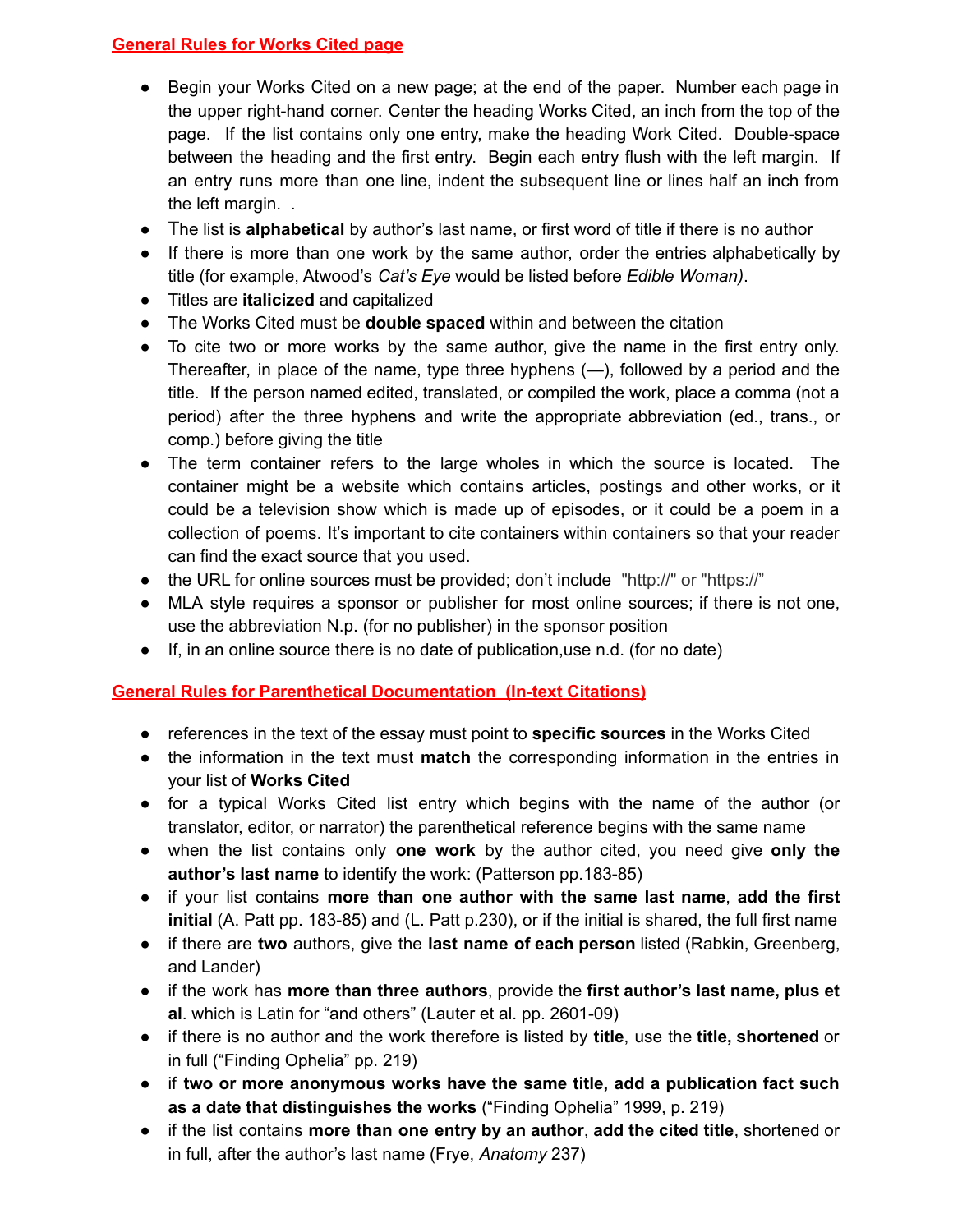## **Principles of a Works Cited**

There are nine possible core elements of any entry a Works Cited. Each element is followed by the punctuation mark shown unless it is the final element, which should end with a period. An explanation of each of the elements is provided below.

## **1. Author.**

Last name, First name.

### **2. Title of Source.**

Titles are written in full, exactly as they are found in the source. A title is italicized when the source is self-contained or independent (a book, website, tv. show, movie, etc.) If the title is that of an article in a magazine, chapter in a book, or a poem or short story, quotation marks are used, NOT italics

**3. Title of Container 1,** If you are using an online resource, it may have been published in print first. Therefore, you will have a container within a container. The first will be the original publication and the second will be the online "container" where you found it.

## **4. Other contributors (editor, translator, etc.),**

**5. Version,**

**6. Number,**

**7. Publisher,**

## **8. Publication date, (as precise as is provided)**

**9. Location.** (if a print source, page number(s); online, the url) Date of access. Online sources can change or move at anytime, so MLA recommends including a date of access after the url. Example: Accessed 4 May 2022.

**If there is a second container**

**3. Title of 2nd Container.** This second container will be the online source.

## **4. Other contributors (editor, translator, etc.),**

**5. Version,**

**6. Number,**

**7. Publisher,**

## **8. Publication date, (as precise as is provided)**

**9. Location**. For an online source, this is the url; do not include the http: or https. Date of access. Online sources can change or move at anytime, so MLA recommends including a date of access after the url if you think the source might disappear. Example: Accessed 4 May 2022.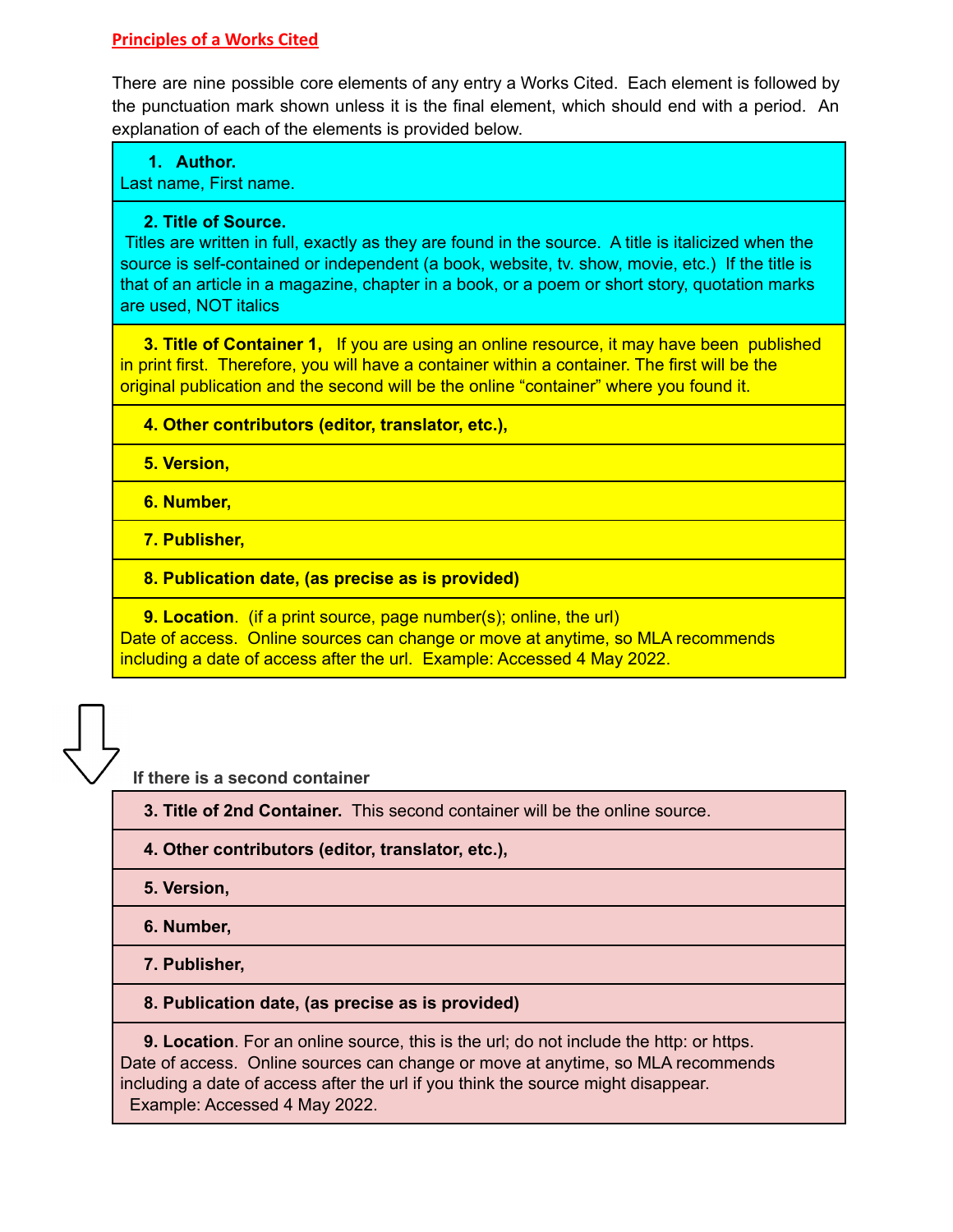| <b>TYPE OF SOURCE</b>                                                                                                                                                                                                                                                                          | <b>PARENTHETICAL</b><br><b>REFERENCE</b> |
|------------------------------------------------------------------------------------------------------------------------------------------------------------------------------------------------------------------------------------------------------------------------------------------------|------------------------------------------|
| A work by one author, in this case a book                                                                                                                                                                                                                                                      |                                          |
| Author's last name, First name. Title of Book. City of Publication, Publisher, date.<br>Note: the City of Publication should only be used if the book was published before 1900,<br>if the publisher has offices in more than one country, or if the publisher is unknown in<br>North America. |                                          |
| Brown, Elizabeth. Comedy and the Middlebrow Novel. Pickering and Chatto, 2013                                                                                                                                                                                                                  | (Brown 9)                                |
| A work with an author and an editor, in this case a book                                                                                                                                                                                                                                       |                                          |
| Author's last name, First name. Title of Work, edited by First Name Last Name.<br>Publisher, date, page numbers (if applicable).                                                                                                                                                               |                                          |
| Meadows, David Henry. Thinking in Systems: A Primer. Edited by Daniel Wright.                                                                                                                                                                                                                  | (Meadows 49)                             |
| Chelsea Green Publishing, 2008.<br>A work by two authors, in this case a journal found online                                                                                                                                                                                                  |                                          |
| Author's last name, First Name, and Author's First Name and Last Name. "Title of<br>Article." Title of Journal, version / number, Publisher, date, page numbers, url. Date<br>accessed.                                                                                                        |                                          |
| Soto, Connie and Ophelia John. "The Next Big Five Inventory (BFI-2): Developing and                                                                                                                                                                                                            | (Soto and John<br>122)                   |
| Assessing a Hierarchical Model with 15 Facets to Enhance Bandwidth, Fidelity and                                                                                                                                                                                                               |                                          |
| Predictive Power." Journal of Personality and Social Psychology, vol. 113, no. 1,                                                                                                                                                                                                              |                                          |
| 2017, pp 117-143,                                                                                                                                                                                                                                                                              |                                          |
| Journal of Personality and Social Psychology   RG Journal Impact Rankings 2018                                                                                                                                                                                                                 |                                          |
| and 2019.                                                                                                                                                                                                                                                                                      |                                          |
| A work by more than three authors                                                                                                                                                                                                                                                              |                                          |
| If there are three or more authors, list only the name of the first author and use the Latin<br>et al. (and others)                                                                                                                                                                            |                                          |
| Nguyen, Terrance et al. "Metamotivational Knowledge of the Role of High-level and                                                                                                                                                                                                              |                                          |
| Low-level Construal in Goal-relevant Task Performance." Journal of Personality                                                                                                                                                                                                                 | (Nguyen et al. 888)                      |
| and Social Psychology, vol. 117, no. 5, 2019, pp.879-899,                                                                                                                                                                                                                                      |                                          |
| Journal of Personality and Social Psychology   RG Journal Impact Rankings 2018                                                                                                                                                                                                                 |                                          |
| and 2019.                                                                                                                                                                                                                                                                                      |                                          |
|                                                                                                                                                                                                                                                                                                |                                          |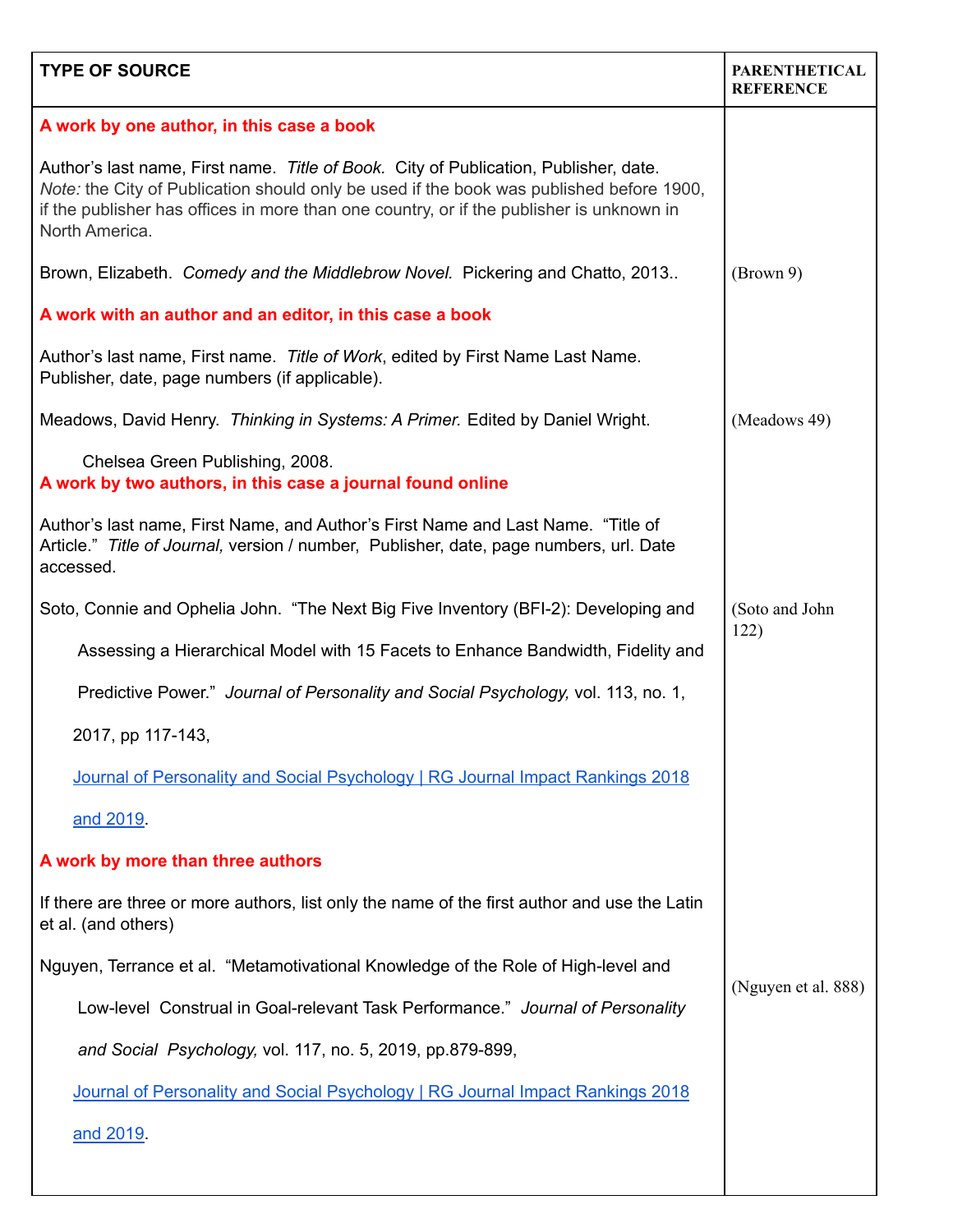| A work by a corporate author                                                                                                                                                                                                                                                                                                                                                                                      |                  |
|-------------------------------------------------------------------------------------------------------------------------------------------------------------------------------------------------------------------------------------------------------------------------------------------------------------------------------------------------------------------------------------------------------------------|------------------|
| Authors do not have to be individual persons. A work may be created by a corporate<br>author--an institution, an association, a government agency, or another kind of<br>organization.                                                                                                                                                                                                                            |                  |
| United Nations. "Growing at a Slower Pace: World Population is Expected to Reach 9.7                                                                                                                                                                                                                                                                                                                              | (United Nations) |
| Billion in 2050 and Could Peak at Nearly 11 Billion around 2100." United Nations-                                                                                                                                                                                                                                                                                                                                 |                  |
| Department of Economic and Social Affairs. United Nations, 17 June 2019,                                                                                                                                                                                                                                                                                                                                          |                  |
| www.un.org/development/desa/en/news/population/world-population-prospects-2.                                                                                                                                                                                                                                                                                                                                      |                  |
| A Republished book, ebook or audiobook                                                                                                                                                                                                                                                                                                                                                                            |                  |
| For books that originally appeared at an earlier date and that have been republished at<br>a later one, insert the original publication date before the publication information.                                                                                                                                                                                                                                  |                  |
| Freud, Sigmund. The Interpretation of Dreams: The Complete and Definitive Text. 1900.                                                                                                                                                                                                                                                                                                                             | (Freud, 46)      |
| Edited and translated by John Stachey. Basic Books, 2010, pp.45-50.<br>To cite an <b>audiobook</b> , include the book's author and title along with the publication<br>details for the audiobook version. If noteworthy or relevant, list the narrator in the Other<br>Contributors slot. Give the publisher of the audiobook in the Publisher slot. The medium<br>of publication can be listed as a final entry. |                  |
| Atwood, Margaret. The Handmaid's Tale. Narrated by Claire Danes et al., Audible,                                                                                                                                                                                                                                                                                                                                  | (Atwood)         |
| 2017. Audiobook.                                                                                                                                                                                                                                                                                                                                                                                                  |                  |
| If you downloaded the audiobook to a device, don't include the Web site from which you<br>downloaded it. (In the example above, Audible is included as the publisher of the<br>audiobook, not as its seller or distributor.)                                                                                                                                                                                      |                  |
| To cite an ebook, the term ebook goes in the version "slot" of the MLA template.                                                                                                                                                                                                                                                                                                                                  |                  |
| Silva, Paul J. How to Write a Lot: A Practical Guide to Productive Academic Writing.                                                                                                                                                                                                                                                                                                                              | (Sillva)         |
| E-book, American Psychological Association, 2007.                                                                                                                                                                                                                                                                                                                                                                 |                  |
| If you know the type of e-book you used (Kindle, Kobo, EPUB) use that term rather than<br>"e-book."                                                                                                                                                                                                                                                                                                               |                  |
| Machiavelli, Niccolo. The Prince. Translated by W. K. Marriott, Kindle ed., Library of                                                                                                                                                                                                                                                                                                                            | (Machiavelli)    |
| Alexandria, 2018.                                                                                                                                                                                                                                                                                                                                                                                                 |                  |
|                                                                                                                                                                                                                                                                                                                                                                                                                   |                  |
|                                                                                                                                                                                                                                                                                                                                                                                                                   |                  |
|                                                                                                                                                                                                                                                                                                                                                                                                                   |                  |
|                                                                                                                                                                                                                                                                                                                                                                                                                   |                  |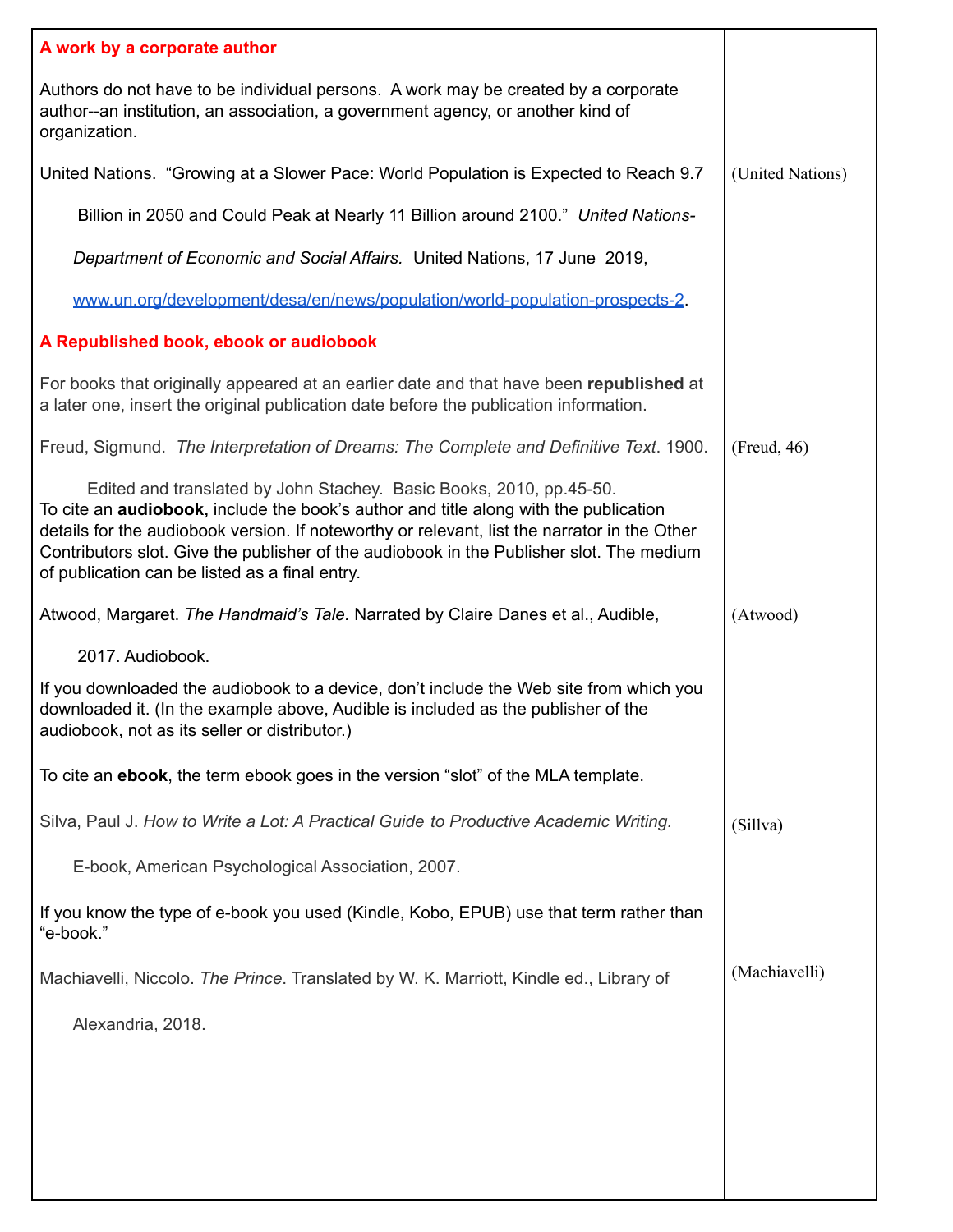| A work in an anthology, collection or reference, or a chapter in a work                                                                                                                                                                                                                                                                                 |                      |
|---------------------------------------------------------------------------------------------------------------------------------------------------------------------------------------------------------------------------------------------------------------------------------------------------------------------------------------------------------|----------------------|
| Harris, Muriel. "Talk to Me: Engaging Reluctant Writers." A Tutor's Guide: Helping Writers                                                                                                                                                                                                                                                              | (Harris 27)          |
| One to One, edited by Ben Rafoth, Heinemann, 2000, pp. 24-34.                                                                                                                                                                                                                                                                                           |                      |
| Finding the reference elements for a Journal or Periodical                                                                                                                                                                                                                                                                                              | (guides.Indilibrary. |
| <b>Title of Source</b><br>Journal Title<br><b>Page Numbers</b><br>Author<br>Cotter, James Finn. "The Inshape in Inscape." Victorian Poetry,<br>vol. 42, no. 2, Summer 2004, pp. 195-200, Project Muse,<br>dor:10.1353/vp/2004.0038.<br>Database<br>DOI<br>Volume<br>Date<br>Issue                                                                       | org)                 |
| A Journal or Periodical (both are academic sources; a journal is published in regular<br>intervals, a periodical is published periodically). The location of a journal or periodical<br>found online is typically a url or a doi (digital online indicator), but if page numbers are<br>provided, they should also be included as part of the location. |                      |
| Case, Sue-Ellen. "Eve's Apple, or Women's Narrative Bytes." Technocriticism and                                                                                                                                                                                                                                                                         | (Case 635)           |
| Hypernarrative, special issue of Modern Fiction Studies, vol. 43, no. 3, 1997, pp.                                                                                                                                                                                                                                                                      |                      |
| 631-50. Project Muse, doi:10.1353/mfs.1997.0056.                                                                                                                                                                                                                                                                                                        |                      |
| A journal or periodical found through a <b>database</b> will have two containers-the journal or<br>periodical title and the title of the database.                                                                                                                                                                                                      |                      |
| Lawrence, Kathleen. "Edgar Allan Poe: Buried Alive." Journal of American History, vol.                                                                                                                                                                                                                                                                  | (Lawrence 241)       |
| 105, no. 1, June 2018, pp. 240-242. EBSCOhost,                                                                                                                                                                                                                                                                                                          |                      |
| search.ebscohost.com/login.aspx?direct=true&db=khh&A&site=ehost-live.                                                                                                                                                                                                                                                                                   | (Case 634)           |
| <b>An Online Encyclopedia</b>                                                                                                                                                                                                                                                                                                                           |                      |
| Author if provided. "Name of Article." Title of Encyclopedia. Publisher, publication date,<br>url. Provide the date of access if your instructor requires it.                                                                                                                                                                                           | ("Coronavirus")      |
| "Coronavirus." Britannica School, Encyclopædia Britannica, 16 Mar. 2020.                                                                                                                                                                                                                                                                                |                      |
| school.eb.com/levels/high/article/coronavirus/487680. Accessed 29 Mar. 2020.                                                                                                                                                                                                                                                                            |                      |
| <b>A Magazine Article</b>                                                                                                                                                                                                                                                                                                                               |                      |
| Author if provided. "Name of Article." Title of Magazine. Version, number, publisher,<br>publication date, page numbers (if applicable).                                                                                                                                                                                                                | (Lorinc 41)          |
| Lorinc, John. "Wind Power for Everyman." Canadian Geographic, vol. 129, no. 3, June<br>2009, pp. 40-42.                                                                                                                                                                                                                                                 |                      |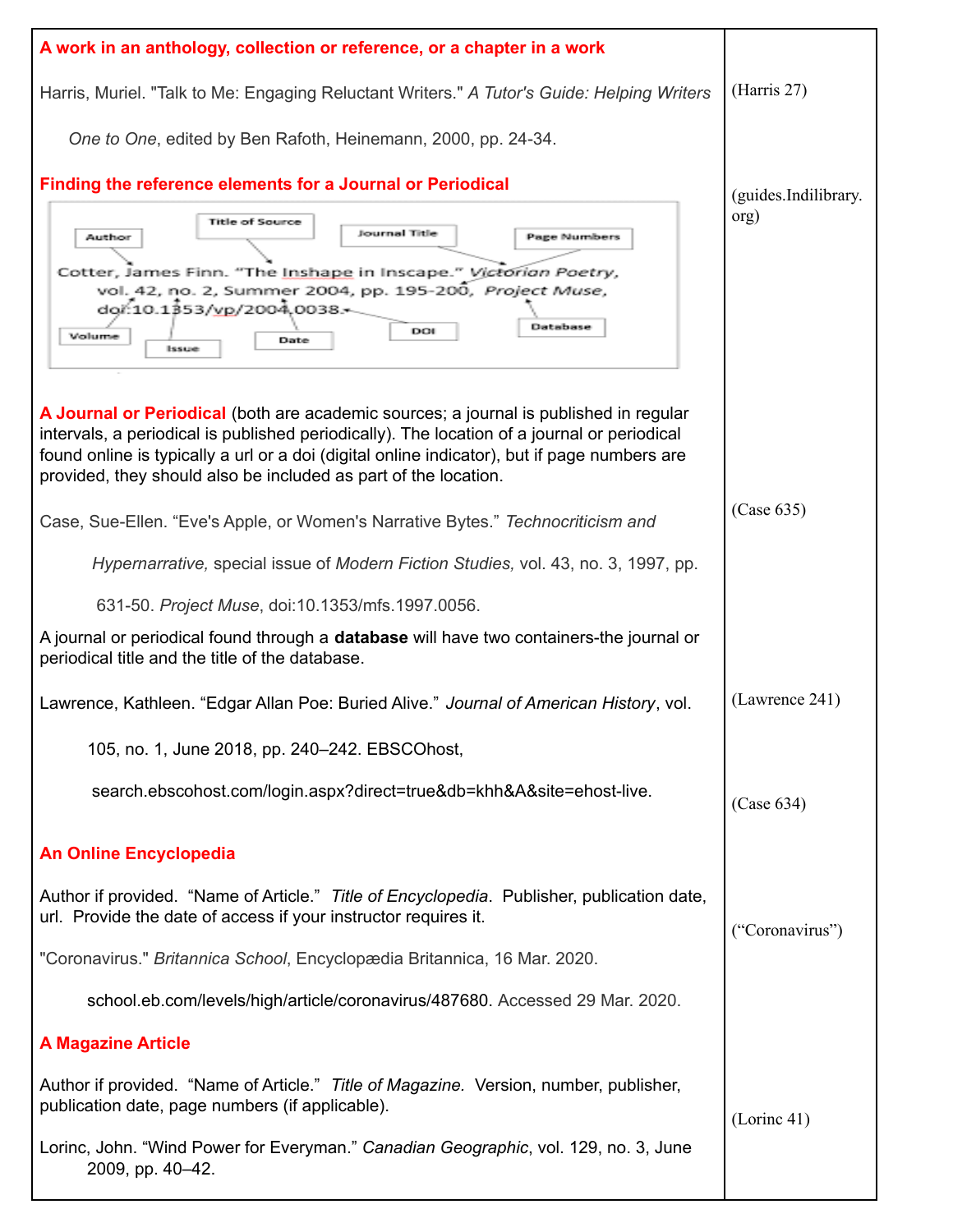| If the magazine is found through a database, the second container information needs to<br>be included:                                                                                                                                                                                                                                                                                                                                     |                    |
|--------------------------------------------------------------------------------------------------------------------------------------------------------------------------------------------------------------------------------------------------------------------------------------------------------------------------------------------------------------------------------------------------------------------------------------------|--------------------|
| Lorinc, John. "Wind Power for Everyman." Canadian Geographic, vol. 129, no. 3, June                                                                                                                                                                                                                                                                                                                                                        | (Lorinc 41)        |
| 2009, pp. 40-42. EBSCOhost,                                                                                                                                                                                                                                                                                                                                                                                                                |                    |
| search.ebscohost.com/login.aspx?direct=true&db=rc40943&site=ehost-live.                                                                                                                                                                                                                                                                                                                                                                    |                    |
| A Newspaper article (online)<br>Author if provided. "Title of Article." Title of website, Name of Newspaper, Date of<br>Publication, URL. Accessed date.<br>Note that the date order is day Month year                                                                                                                                                                                                                                     |                    |
| Marshall, Alexi and Alexandra Alter. "Margaret Atwood and Bernardine Evaristo                                                                                                                                                                                                                                                                                                                                                              | (Marshall and      |
| Share Booker Prize." Hamilton Spectator, The, 16 Oct. 2019,                                                                                                                                                                                                                                                                                                                                                                                | Alter)             |
| www.thespec.com/whatson-authors-margaret-atwood-and-bernardine-                                                                                                                                                                                                                                                                                                                                                                            |                    |
| evaristo-win2019-booker-prize/. Accessed 28 Mar. 2020.                                                                                                                                                                                                                                                                                                                                                                                     |                    |
|                                                                                                                                                                                                                                                                                                                                                                                                                                            |                    |
|                                                                                                                                                                                                                                                                                                                                                                                                                                            |                    |
|                                                                                                                                                                                                                                                                                                                                                                                                                                            |                    |
| <b>Website without an author</b>                                                                                                                                                                                                                                                                                                                                                                                                           |                    |
| "Athlete's Foot - Topic Overview." WebMD, 25 Sept. 2014,                                                                                                                                                                                                                                                                                                                                                                                   | ("Athlete's Foot") |
| www.webmd.com/skin-problems-and-treatments/tc/athletes-foot-topic-overview.                                                                                                                                                                                                                                                                                                                                                                |                    |
| <b>Website with an author</b> (because the website is one that is updated and changed<br>regularly the access date has been included)                                                                                                                                                                                                                                                                                                      |                    |
| Lundman, Susan. "How to Make Vegetarian Chili." eHow, 2020,                                                                                                                                                                                                                                                                                                                                                                                |                    |
|                                                                                                                                                                                                                                                                                                                                                                                                                                            | (Lundman)          |
| www.ehow.com/how_10727_make-vegetarian-chili.html. Accessed 6 July 2021                                                                                                                                                                                                                                                                                                                                                                    |                    |
| <b>A Blog posting</b>                                                                                                                                                                                                                                                                                                                                                                                                                      |                    |
| Provide the author's name, the title of the posting in quotation marks, the Web site name<br>in italics, the publisher, and the posting date. Follow with the medium of publication and<br>the date of access. Include screen names as author names when the author name is not<br>known. If both names are not known, place the author's name in brackets. Remember if<br>the publisher of the site is unknown, use the abbreviation n.p. |                    |
| Salmar1515 [Sal Hernandez]. "Re: Best Strategy: Fenced Pastures vs.                                                                                                                                                                                                                                                                                                                                                                        |                    |
| Max. Number of Rooms?" BoardGameGeek. BoardGameGeek,                                                                                                                                                                                                                                                                                                                                                                                       | (Hernandez)        |
| 29 Sept. 2013. Web. 5 Aug. 2014.                                                                                                                                                                                                                                                                                                                                                                                                           |                    |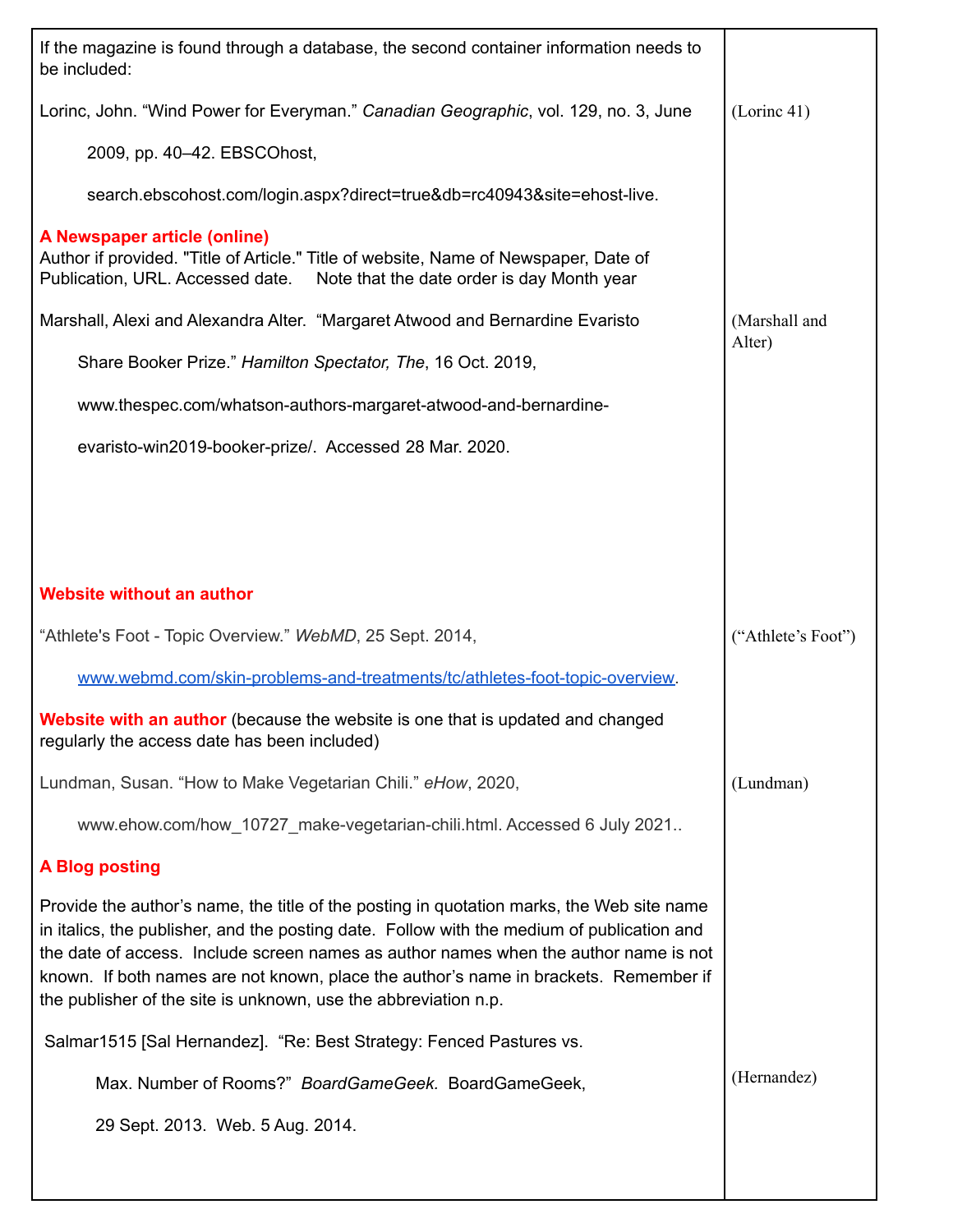| (Brokaw)                 |
|--------------------------|
|                          |
|                          |
|                          |
|                          |
|                          |
|                          |
|                          |
| (Speed Racer)            |
|                          |
|                          |
|                          |
|                          |
| (Lucas)                  |
|                          |
|                          |
| (McGonigal)              |
|                          |
|                          |
| ("8 Hot Dog<br>Gadgets") |
|                          |
|                          |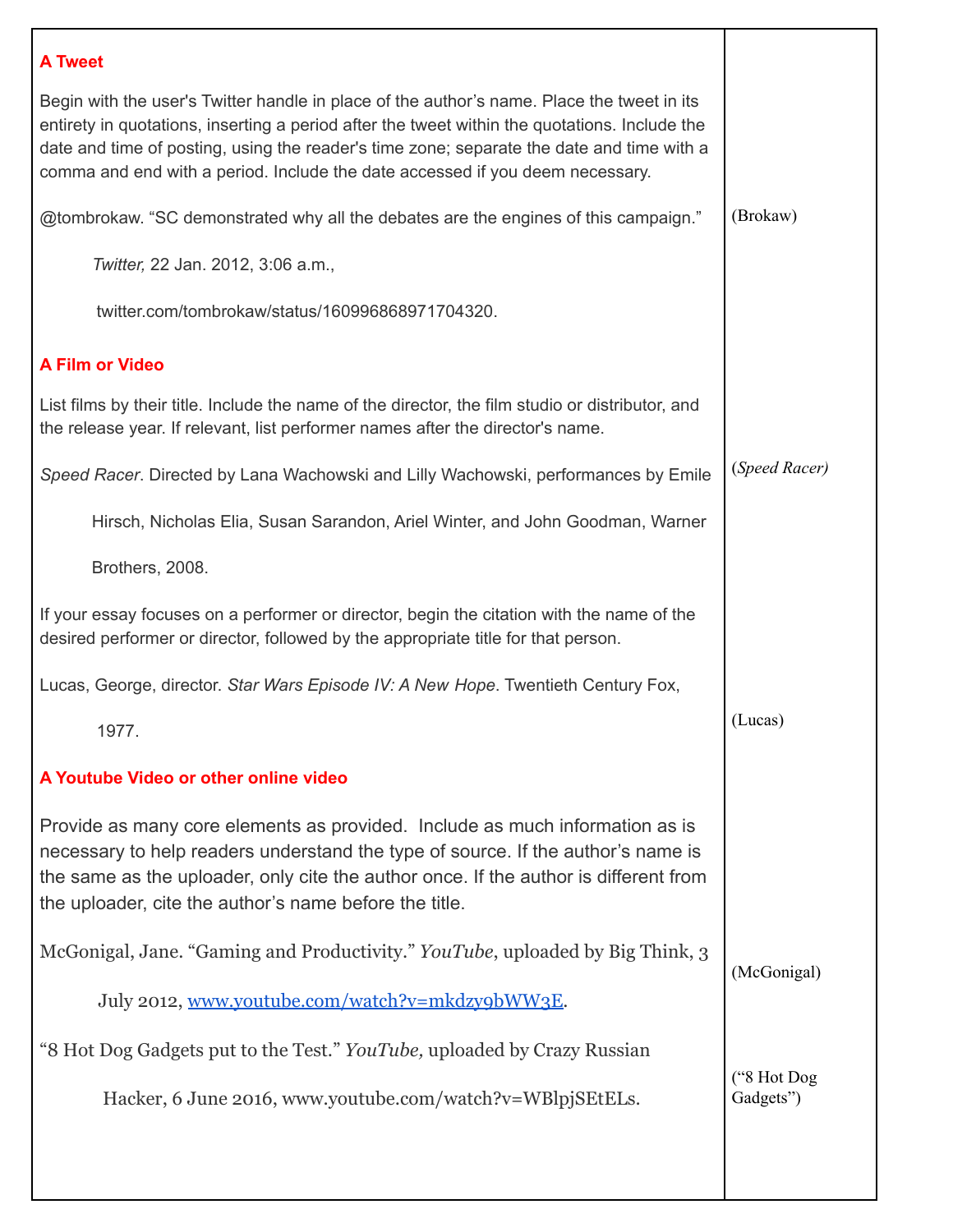# **Music** Music is cited based on the container you accessed the music from. Generally, citations begin with the artist's name. Song titles are enclosed in quotation marks and album titles are in italics. Provide the name of the recording manufacturer followed by the publication date.If information such as record label or name of album is unavailable from your source, do not list that information. **Spotify** Rae Morris. "Skin." *Cold,* Atlantic Records, 2014. *Spotify*, open.spotify.com/track/0OPES3Tw5r86O6fudK8gxi. **Online Album** Beyoncé. "Pray You Catch Me." *Lemonade,* Parkwood Entertainment, 2016, [www.beyonce.com/album/lemonade-visual-album/.](http://www.beyonce.com/album/lemonade-visual-album/) **CD** The Mamas and the Papas. *Gold*. Comp. Andy McKaie. Geffen. 2005. CD. **Photographs, Art, Sculpture, etc.** Provide the artist's name, *the work of art*, the date of creation, the institution and city where the work is housed. Follow this part of the entry with the *name of the website*, the medium of publication, and the date of access. *A Work of Visual Art from a museum or gallery* To cite a painting, lithograph, sculpture, or similar work, state the artist's name first, when available. In general, italicize the title and then list the date of composition (if unknown, write N.d.). Indicate the medium, name the institution that houses the work, and the city where it is located. Rembrandt Harmensz Hellman. *Aristotle with a Bust of Homer.* 1653. Oil on canvas. Metropolitan Museum of Art, New York. (Rae Morris) (Beyoncé) (The Mamas and the Papas) (Rembrandt)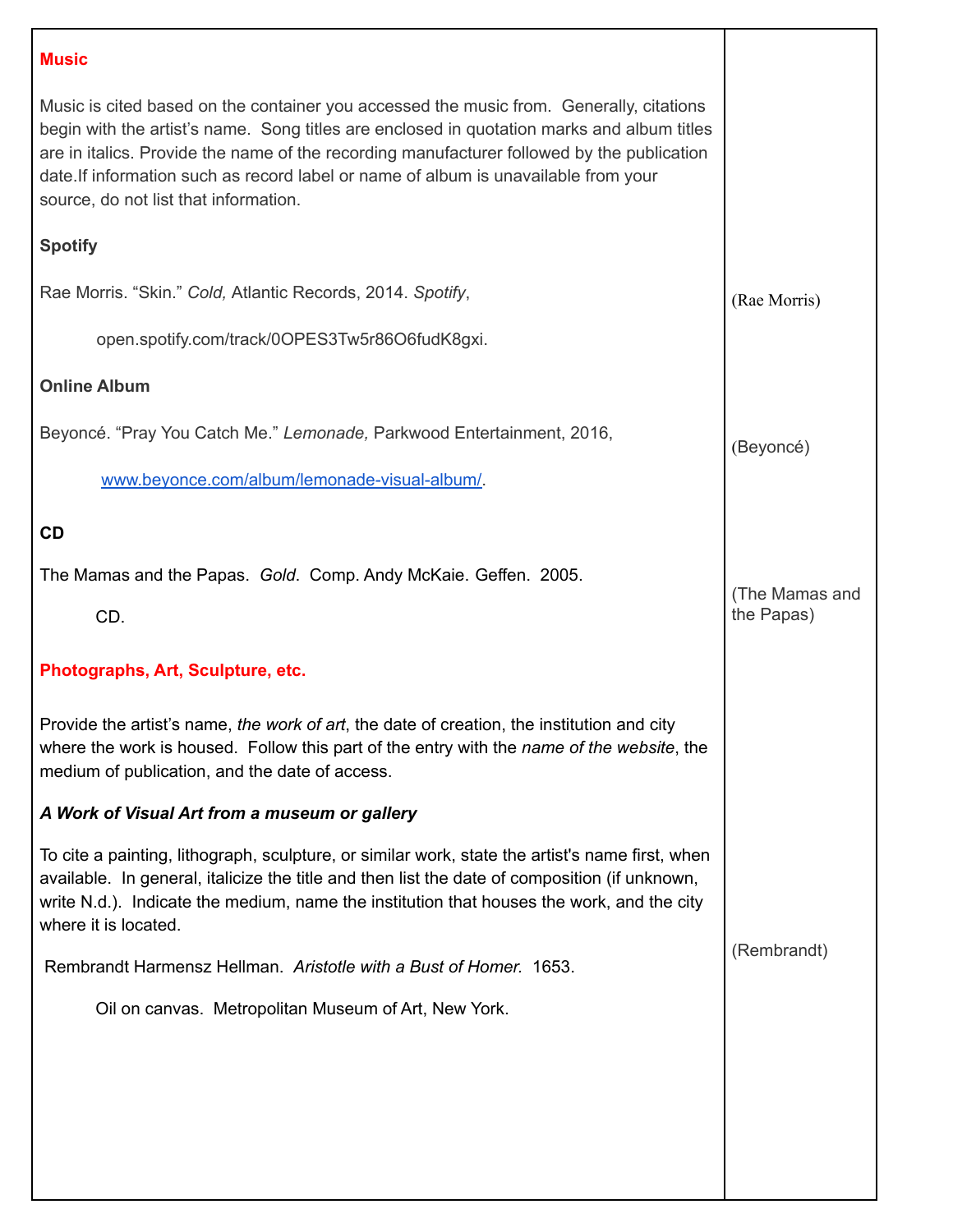## **A Piece of Artwork viewed online**

| A Piece of Artwork viewed online                                                                                                                                                                                                                                                                                                                                                                                                                                                                                            |            |
|-----------------------------------------------------------------------------------------------------------------------------------------------------------------------------------------------------------------------------------------------------------------------------------------------------------------------------------------------------------------------------------------------------------------------------------------------------------------------------------------------------------------------------|------------|
| If you saw the artwork on the museum's website, treat the name of the website as the<br>container and include the website's publisher and the URL at the end of the citation. You<br>don't have to include publisher information if it is the same as the name of the website. A<br>period is the punctuation used after the date instead of a comma because the date refers<br>to when the artwork was created, not its publication on the website. MLA format<br>considers it an "optional element" and a period is used. | (Goya)     |
| Goya, Francisco. The Family of Charles IV. 1800. Museo del Prado,                                                                                                                                                                                                                                                                                                                                                                                                                                                           |            |
| museodelprado.es/en/the-collection/art-work/the-family-                                                                                                                                                                                                                                                                                                                                                                                                                                                                     |            |
| of-carlos-iv/f47898fc-aa1c-48f6-a779-71759e417e74.                                                                                                                                                                                                                                                                                                                                                                                                                                                                          |            |
| A Photograph                                                                                                                                                                                                                                                                                                                                                                                                                                                                                                                | (Beletsky) |
| The photographer is the author. Enclose the name or description of the photograph in<br>quotation marks. Include the container(s), date, URL and date accessed.                                                                                                                                                                                                                                                                                                                                                             |            |
| Beletsky, Yuri. "Three Planets Dance over La Silla." European Southern Observatory, 3                                                                                                                                                                                                                                                                                                                                                                                                                                       |            |
| June 2013, https://www.eso.org/public/images/potw1322a/. Accessed 22 Mar.                                                                                                                                                                                                                                                                                                                                                                                                                                                   |            |
| 2019.                                                                                                                                                                                                                                                                                                                                                                                                                                                                                                                       |            |
|                                                                                                                                                                                                                                                                                                                                                                                                                                                                                                                             |            |
|                                                                                                                                                                                                                                                                                                                                                                                                                                                                                                                             |            |
|                                                                                                                                                                                                                                                                                                                                                                                                                                                                                                                             |            |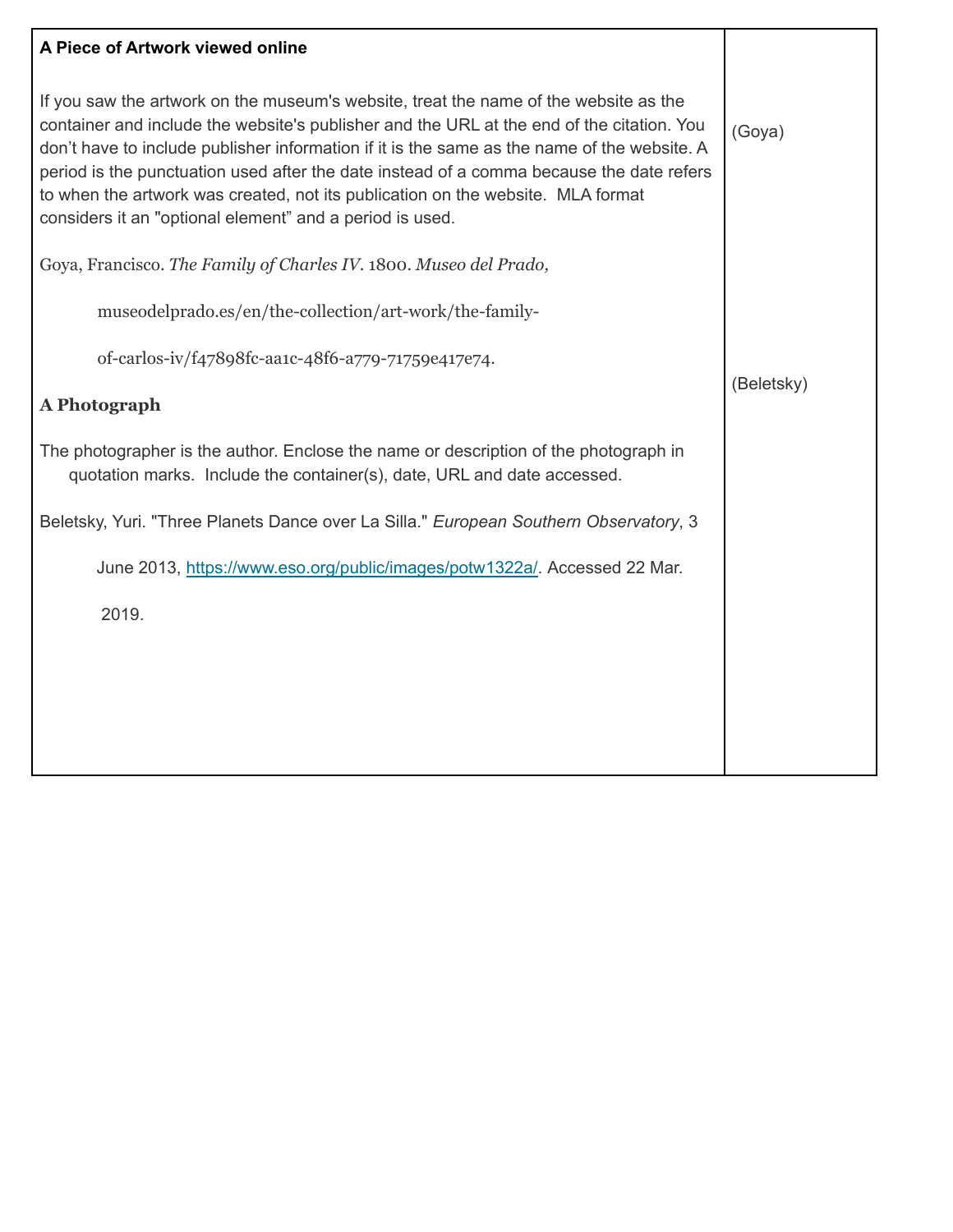#### **Works Cited Examples**

"Athlete's Foot - Topic Overview." *WebMD*, 25 Sept. 2014,

[www.webmd.com/skin-problems-and-treatments/tc/athletes-foot-topic-overview](http://www.webmd.com/skin-problems-and-treatments/tc/athletes-foot-topic-overview).

Beletsky, Yuri. "Three Planets Dance over La Silla." *European Southern Observatory*, 3 June 2013, <https://www.eso.org/public/images/potw1322a/>. Accessed 22 Mar. 2019.

Beyoncé. "Pray You Catch Me." *Lemonade,* Parkwood Entertainment, 2016,

[www.beyonce.com/album/lemonade-visual-album/](http://www.beyonce.com/album/lemonade-visual-album/).

"Coronavirus." *Britannica School*, Encyclopædia Britannica, 16 Mar. 2020. [school.eb.com/levels/high/article/coronavirus/487680](https://school.eb.com/levels/high/article/coronavirus/487680). Accessed 29 Mar. 2020.

Lucas, George, director. *Star Wars Episode IV: A New Hope*. Twentieth Century Fox,

1977.

Marshall, Alexi and Alexandra Alter. "Margaret Atwood and Bernardine Evaristo Share Booker Prize." *Hamilton Spectator, The*, 16 Oct. 2019, [https://www.thespec.com/whatson-authors-margaret-atwood-and-bernardine](https://www.thespec.com/whatson-story/9643861-in-surprise-move-authors-margaret-atwood-and-bernardine-evaristo-win-2019-booker-prize/)[evaristo-win2019-booker-prize/](https://www.thespec.com/whatson-story/9643861-in-surprise-move-authors-margaret-atwood-and-bernardine-evaristo-win-2019-booker-prize/). Accessed 28 Mar. 2020.

McGonigal, Jane. "Gaming and Productivity." *YouTube*, uploaded by Big Think, 3

July 2012, [www.youtube.com/watch?v=mkdzy9bWW3E](http://www.youtube.com/watch?v=mkdzy9bWW3E).

Meadows, David Henry. *Thinking in Systems: A Primer,* edited by Daniel Wright.

Chelsea Green Publishing, 2008, pp.49-50.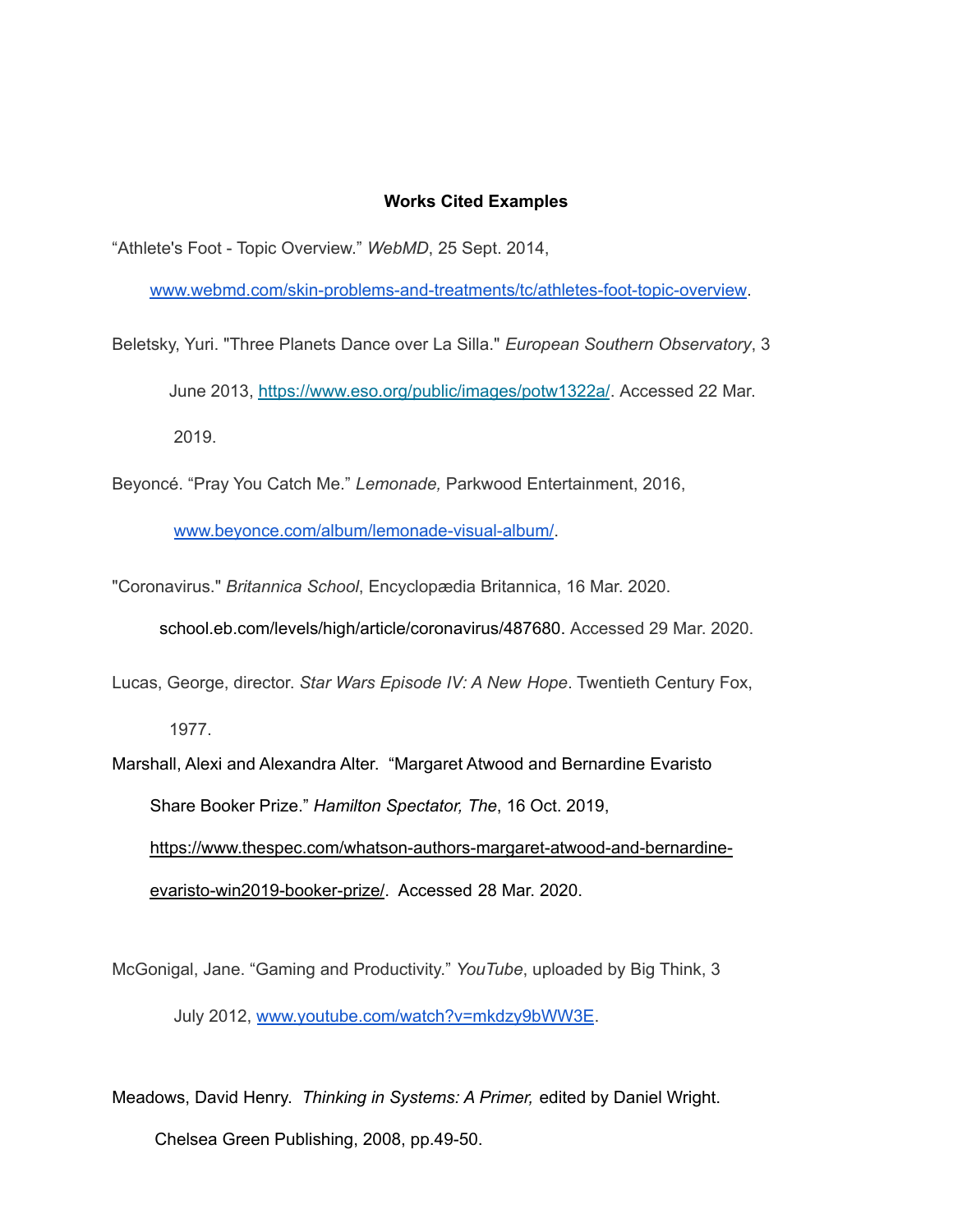E-book, American Psychological Association, 2007.

## **Embedded (Parenthetical) Citations and How to Write Them!**

In order to avoid plagiarism, credit must be provided for all outside sources used in creating your essay. This includes:

- when you paraphrase (put in your own words) facts and ideas of others
- when you summarize facts or another person's argument or idea
- when you directly quote the words or others

# *MLA style:*

The author's last name and the page number of the source of the quotation, idea, or paraphrase, must appear in the text of the essay. A complete reference must be listed on the Works Cited page. One can introduce the author's name as part of the sentence in the essay or in parentheses after the quotation, but the page number must always be in parentheses. Note that the final punctuation always goes after the last parenthesis when the quotation is within the text of the essay.

## **Examples:**

## **Direct Quotation-One Author**

For soldiers in World War I, work did not end when darkness fell. Instead, "troops in the line would spend much of their night on guard, repairing wire or trenches, patrolling or carrying up the wire, duckboards and sandbags. . ." (Holmes 123-124).

Ondaatje writes, "In the tunnel under Lake Ontario two men shake hands on an incline of mud. Beside them a pickaxe and a lamp, their dirt-streaked faces pivoting to look towards the camera" (105).

## **Paraphrase of Author's idea-One Author**

The historian Richard Holmes observes that it is the soldier's duty to use force that distinguishes him from the average civilian (31).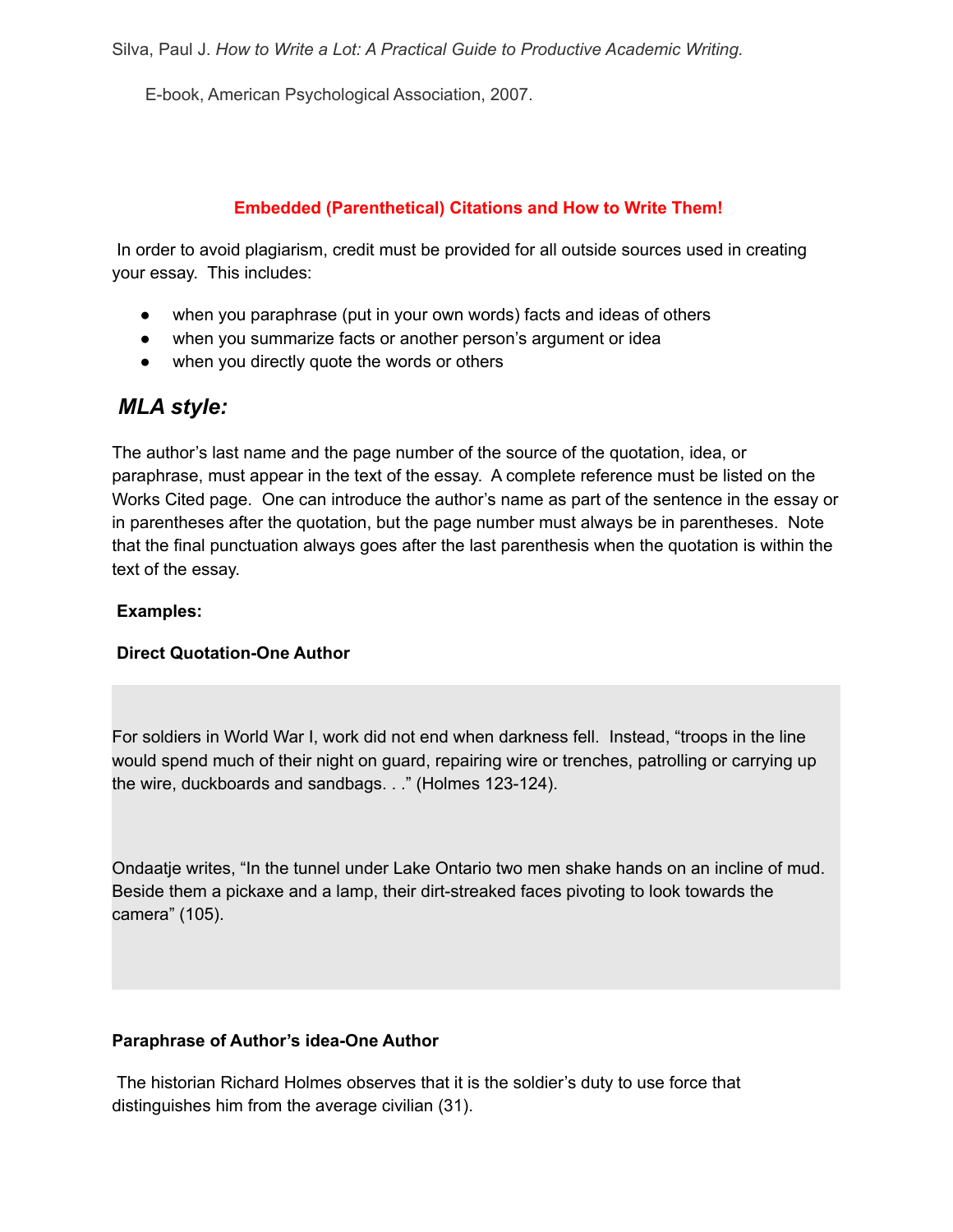## **Direct Quotation- if you are using more than one work by the same author in your essay**

By using a shortened version of the title, the writer lets the reader know which source is being used.

"They stood under the hot pipes, not noticeably changing for two or three minutes—as if, like an actress unable to return to the real world from a role, they would be forever contained in that livid colour, only their brains free of it" (Ondaatje*, Lion* 132).

## **Direct Quotation: Poetry**

If you quote part or all of a single line of verse that does not require special emphasis, put it in quotation marks within your text. You may also incorporate two or three lines using this format, using a slash with a space on each side (/) to separate them.

Thomas' unique use of language is seen in the first lines of "Fern Hill" when he writes, "Now as I was young and easy under the apple boughs / About the lilting house and happy as the grass was green," (1).

## **For a source with no known Author**

When a source has no known author, use a shortened title of the work instead of an author name. Place the title in quotation marks if it's a short work (such as an article) or italicize it if it's a longer work such a play, book or website.

We see so many global warming hotspots in North America likely because this region has "more readily accessible climate data and more comprehensive programs to monitor and study environmental change…" ("Impact of Global Warming" 6).

The abbreviated title refers the reader to the Works Cited and the signal phrase makes it easy to find. The Works Cited entry for this example would appear as follows:

"The Impact of Global Warming in North America." *Global Warming: Early Signs.*

1999. Web. 23 Mar. 2013.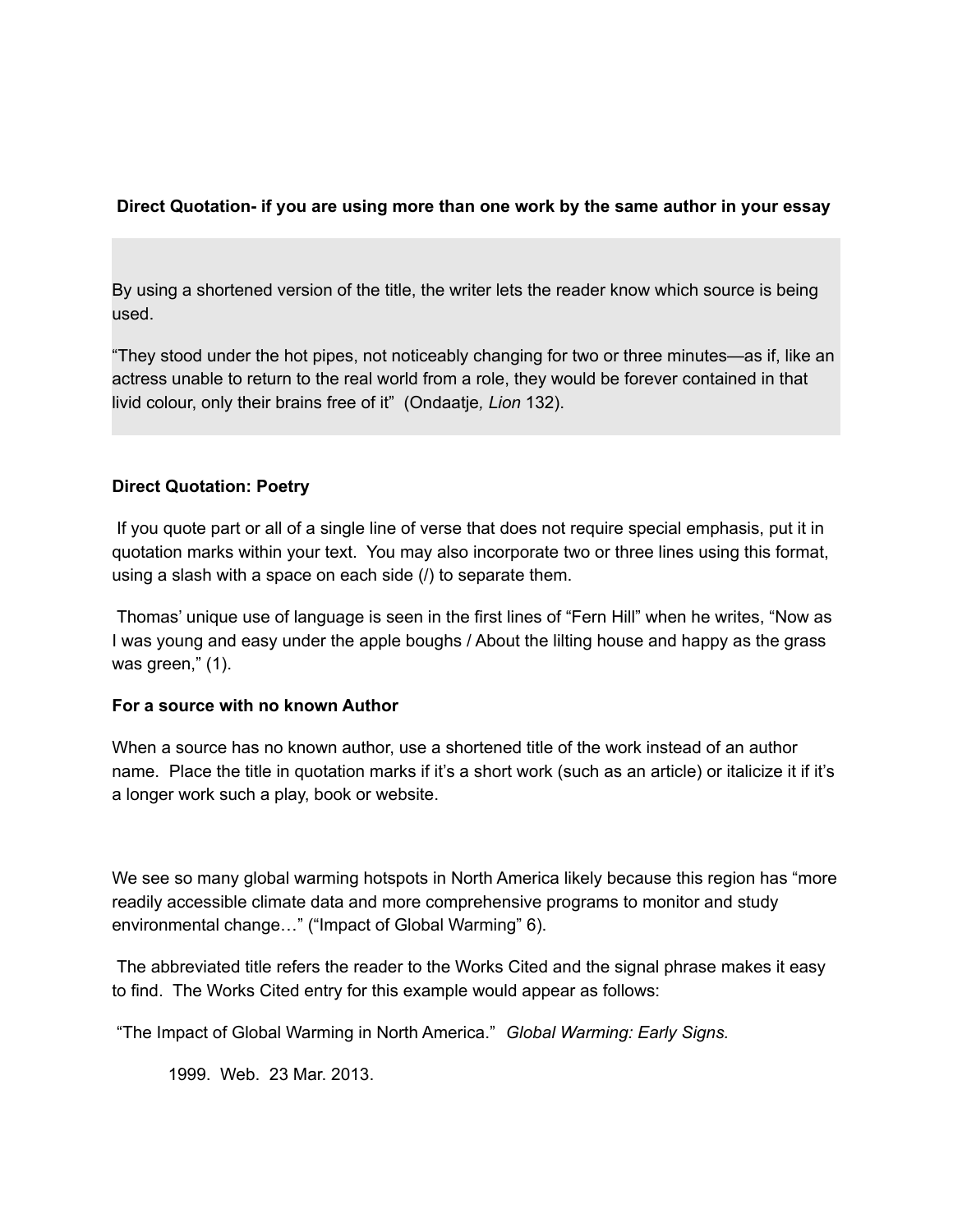#### **Long Quotations**

Quotations longer than four lines must be set off from the text of the essay by beginning a new line, indenting the same space as to start a new paragraph, and typing it double-spaced, without adding quotation marks. Usually a colon is used to introduce the quotation, but sometimes other punctuation is appropriate.

When Frankenstein's creation comes to life, the doctor quickly realizes what he has done:

How can I describe my emotions at this catastrophe, or how delineate the wretch

whom with such infinite pains and care I had endeavoured to form? His limbs

were in proportion, and I had selected his features as beautiful. Beautiful—Great

God! His yellow skin scarcely covered the work of muscles and arteries beneath;

his hair was of a lustrous black, and flowing; his teeth of a pearly whiteness; but

these luxuriances only formed a more horrid contrast with his watery eyes, that

seemed almost the same colour as the dun white sockets in which they were set,

his shrivelled complexion, and straight black lips.

(Shelley 85)

**Direct Quotations- Plays**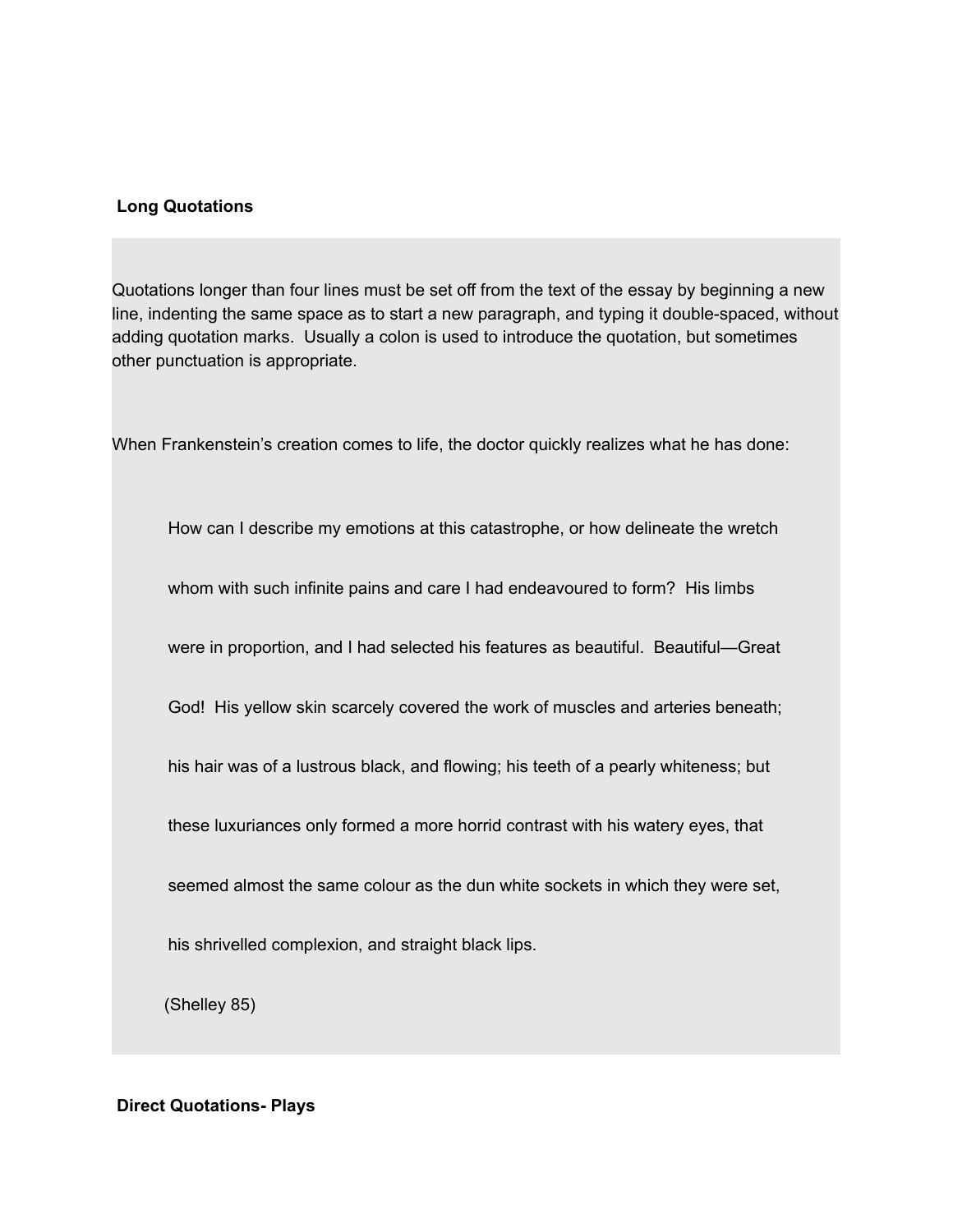When quoting from one of Shakespeare's plays, the act, scene and line numbers must be placed in parentheses after the quotation. Periods are used to separate each part of the reference.

In Shakespeare's day when Juliet asked, "O Romeo, Romeo! Wherefore art thou Romeo?" (2.2.33) she is not asking where he is, but why must he be a Montague, and an enemy of her family.

If the quotation is three lines or less, separate each line with a "/" leaving a space on either side.

In *Hamlet*, Claudius alludes to the story of Cain and Abel when describing his crime: "It hath the primal eldest curse upon't, / A brother's murder" (3.3.37–38).

## **Works of Drama other than Shakespeare:**

The page number, act, and scene (if any) are placed in parentheses. The playwright's name must be cited if it is not part of the quotation's introduction.

In *Death of a Salesman*, Linda defends Willie Loman by stating, "He's not the finest character that ever lived. But he's a human being, and a terrible thing is happening to him." (Miller 56; act 1)

## **Quoting Dialogue from a Dramatic work**

If you quote dialogue between two or more characters in a play, set the quotation off from your text. Begin each part of the dialogue with the character's name indented and written all in capital letters. Follow the name with a period, and start the quotation. Indent all subsequent lines in that character's speech three spaces. When the speaker changes, indent and continue with the same pattern. Double space the dialogue.

When Romeo encounters Paris in the graveyard, he does his best to avoid a fight with the

young man who believed he was betrothed to Juliet, but his words merely incense Paris:

ROMEO. I beseech thee, youth,

Put not another sin upon my head,

By urging me to fury: O, be gone!

By heaven, I love thee, better than myself;

For I come hither arm'd against myself.

Stay not, be gone; live, and hereafter say